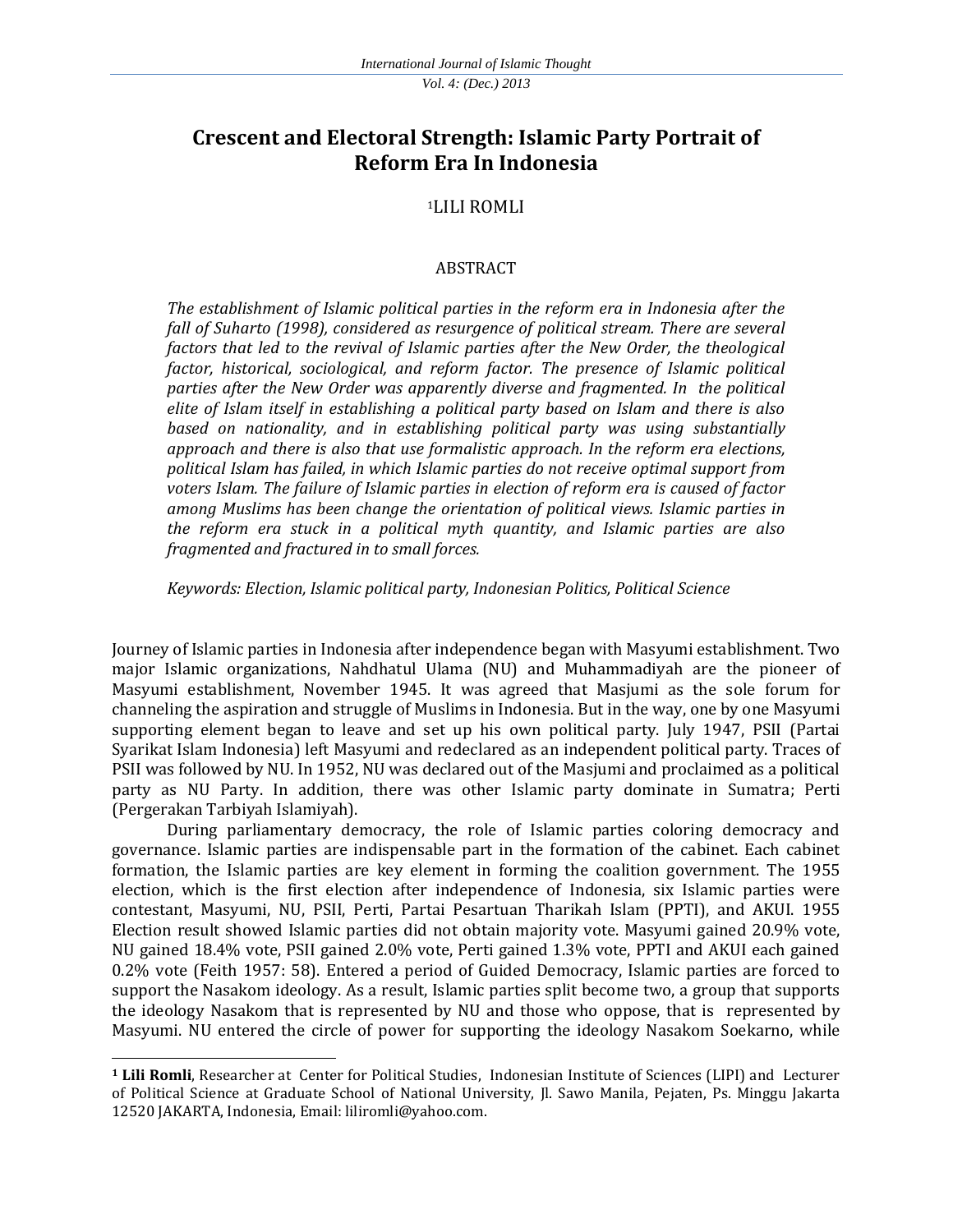Masyumi, for refusing, then dissolved by Sukarno in 1960. With the dissolution of the political power of Islam, Masyumi practically excluded from the arena of power. For, although NU is in the circle of power, it has no role and no power. Observers assume that NU accept Nasakom ideology as opportunistic political stance (Deliar Noer 1987). When the New Order appeared holding the reins of power, the Muslims have great expectations, which will appear back Masyumi. The hope turned out it was just a hope. Because the regime did not allow Masjumi back as a political party. Instead, the regime allowed the establishment of Parmusi. The establishment is also with a note: figures ex-Masyumi prohibited from engaging in the management of the party (Ali & Bakhtiar 1986: 108). Government action did not stop there. For reason of political stability as a prerequisite of economic development, the New Order then restructure the party system. With this policy, the Islamic parties (Persatuan Muslimin Indonesia or Parmusi, NU, PSII and Perti) and other parties (Partai Nasional Indonesia or PNI, Partai Katolik, Partai Kristen Indonesia or Parkindo, and Ikatan Pendukung Kemederkaan Indonesia or IPKI) forced to perform fusion. Four Islamic parties, Parmusi, NU, PSII and Perti join in PPP (United Development Party). Thus, PPP is the only Muslim political power.

The process of marginalization of New Order regime against political Islam apparently continues, by issued "deideologizing" policy. In this policy, the political parties are not allowed to use other principle than the principle of Pancasila. As a result of the policy, the political parties have no other choice. PPP Finally, as the last bastion of Muslim political power, removed and replaced Islamic principles to be Pancasila principles. Likewise with the symbol of "Kaaba" was changed to "Star", in 1985. Star emblem is a symbol of Pancacila first precepts contained in the "body Garuda Pancasila". Substitution PPP ideology and symbol, according to Nasir Tamara, a process of political "deislamization" and "depoliticization" of Islam. After the PPP as the only representation of political Islam forces have stripped the principles of Islam and accepted the principle of Pancasila, historian Taufik Abdullah said that the PPP accept Pancasila as the principle that it is "last page of political Islam in Indonesia" (Tamara 1988). Post-New Order Indonesia, due to the reform movement spearheaded by Santri, has been an explosion of political participation. The explosion of political participation was not only affects the future of grass roots but also attacked the political elite. As an embodiment of the explosion of political participation, political elites competing to set up or revive political parties, including the establishment of Islamic parties. In this brief article, try to explain the phenomenon of the establishment of Islamic parties in Indonesia, the reform era and how its strength in elections.

#### **Revival of Islamic Political Party**

The establishment of Islamic political parties in the reform era in Indonesia after the fall of Suharto (1998), considered as resurgence of political stream. This is because in the past, the New Order did "dealirinisasi" (removal of various political ideology) policy with series of policies such as: the "depoliticization" of the masses, floating mass, and "deideologizing" by imposing Pancasila as the sole basis. After the fall of the New Order, political affiliations, especially religious, revival with a form of the establishment Islamic political parties.

To understand the revival of Islamic political parties Indonesia's reform era can be approximated by the political stream. In Indonesia, political stream is introduced by Clifford Geertz, based on his research results in Mojokuto. In his book Religion of Java, he developed into a religious social grouping schismatic ideology socio-cultural and politic. Based on that, Geertz then developed variants Islamic community in Java over three variants, namely abangan, santri, and the aristocracy. The three variants represent different cultures. Abangan represent animistic culture and syncretism, santri focus on aspects of orthodox Islam, and the aristocracy emphasize aspects of Hindu-Buddhist (Abdullah 1987: 2). Geertz classification was criticized by experts, including W. Harsya Bachtiar. According to him, the classification society Geertz on Javanese Islam on three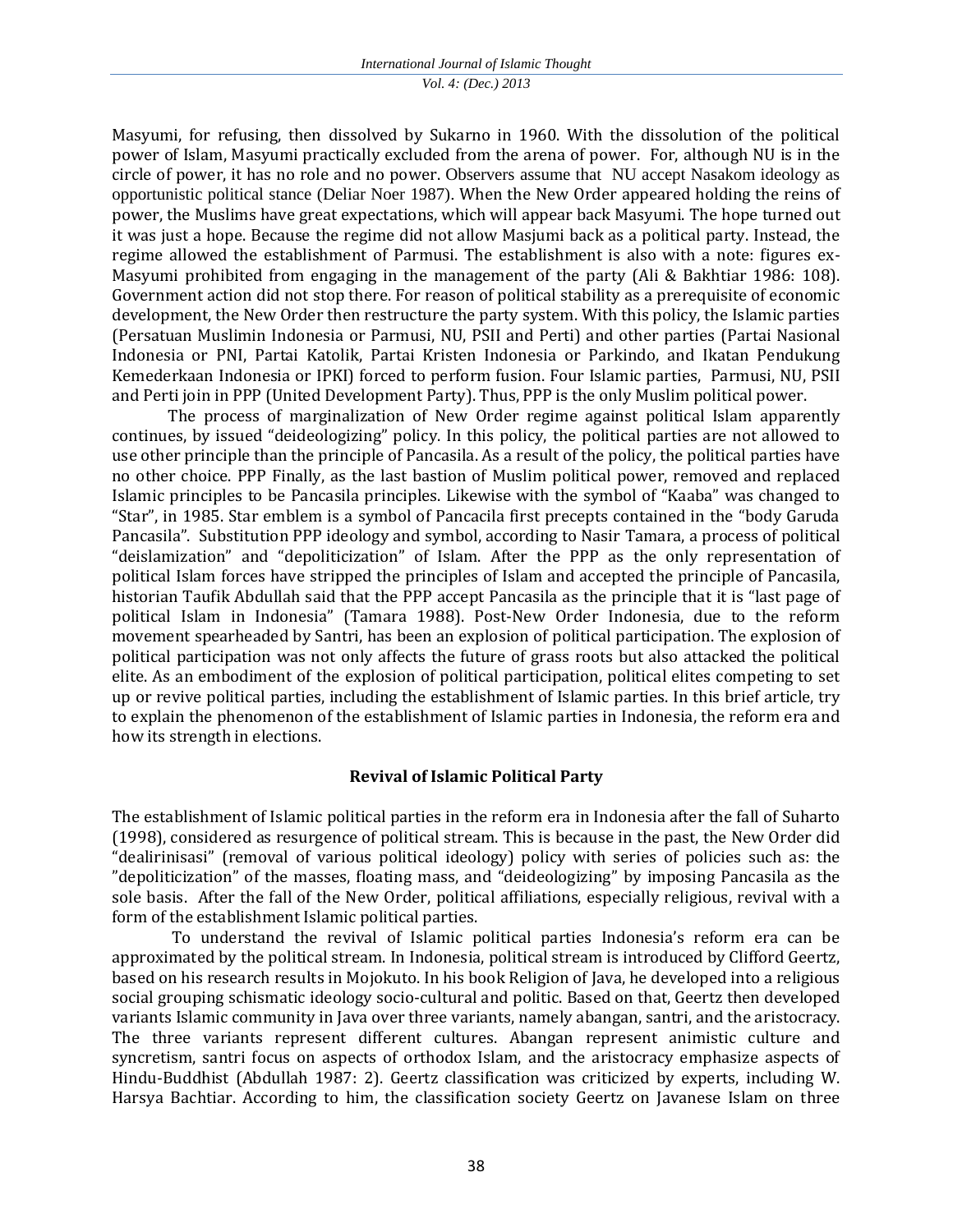variants have no loyalty principle. Varian abangan and santri refers to the understanding of religion, while the aristocracy refers to social status. Thus the term aristocracy is not the same category with abangan and santri. Because there is aristocracy who obey religion, so he is called the santri. And there is aristocracy who does not adhere to religion, as he is called abangan (Bachtiar 1981: 525).

Santri-abangan dichotomy is expressed well by Robert R. Jay. In his writing : "Religion and Politics in Central Java Rural" (Jay 1963), Jay describes the relationship between Islam and Javaism schismatic, which later evolved beyond the area of religious confrontation and entered politics. Historically, according to Jay, the emergence of santri-abangan begins on Islamization in Java at the time of the Mataram kingdom. At that time, Islam was accepted as a religion, but it has been "domesticated or harmonized" with the aristocratic class tastes. The presence of Islam abangan and santri due process of Islamization in Java running uneven. There are areas of intensive experience in the process of Islamization of boarding center, forming a group of orthodox Islam. The regions are low-intensity Islamization and far from the centers of Islamic boarding schools then formed abangan (Dhofier 1978: 65). Dichotomy of santri-abangan went beyond the religious. They have different political orientations, which then led to dispute and conflict in the form of political, ideological, and class. Dispute mainly occurs in the context of the relation between religion and state. According to Victor Tanja, abangan group support idea of a total separation of religion from politic (Tanja 1982: 23). Instead of the santri argued that religion and politic should be united. In the political field, the abangan are followers of the secular nationalists and even communist. Their political orientation channeled through the secular parties, such as the Indonesian National Party (PNI) and Communist Party of Indonesia (PKI). While the santri are supporters of Islamic parties, Masyumi and NU.

According to Donald K. Emmerson, although the followers of Islam in Indonesia is majority, santri political cultural is minority. While abangan political culture is the majority. Political elite abangan more dominant in comparison with the political elite santri (Emmerson 1976: 28). The role of the dominant political elite abangan can be seen in the bureaucracy and the legislature. From colonial times, the political elite abangan more dominant than the political elite santri. Differences between groups abangan political orientation and santri are then reflected in the state debate in the Constituent Assembly. The first group, a strong supporter of the state Pancasila, and therefore rejects the basic Islamic state. The second group is a supporter of the state of Islam, and therefore rejects the state Pancasila.

Thus, in terms of the political culture, the problems faced is the creation of a meeting point between the political elite *santri* and the political elite *abangan*. Two forms of political culture are competing with each other so does not reach a consensus (Feith 1968: 30-31). According Kuntowijoyo, *santri* and *abangan* cultural dichotomy is now over. The process of change begins dichotomy abangan and santri since the introduction of religious education in public schools. Thus, practically abangan children get the same basis of religious education. Meanwhile, the development of public education in Islamic boarding schools have eliminated the cultural exclusivism among santri (Kuntowijoyo 1998). I would argue that the changes are merely sociological. Sociologically convergence has occurred between abangan and santri. However, politically and ideologically, I think no change significantly. Despite, abangan who being santri, their political orientation and ideology has not changed. They still support the ideas of secularism in the political and religious life.

Th. Sumartana (1998) said some things that lead to the emergence of political parties based on religion. First, because religion itself has theological support to achieve the goals based on religious ideas believed. Second, because of the political ties of the citizens led to religion as a factor binding to support the leader of the religious group. Third, because religious people are feeling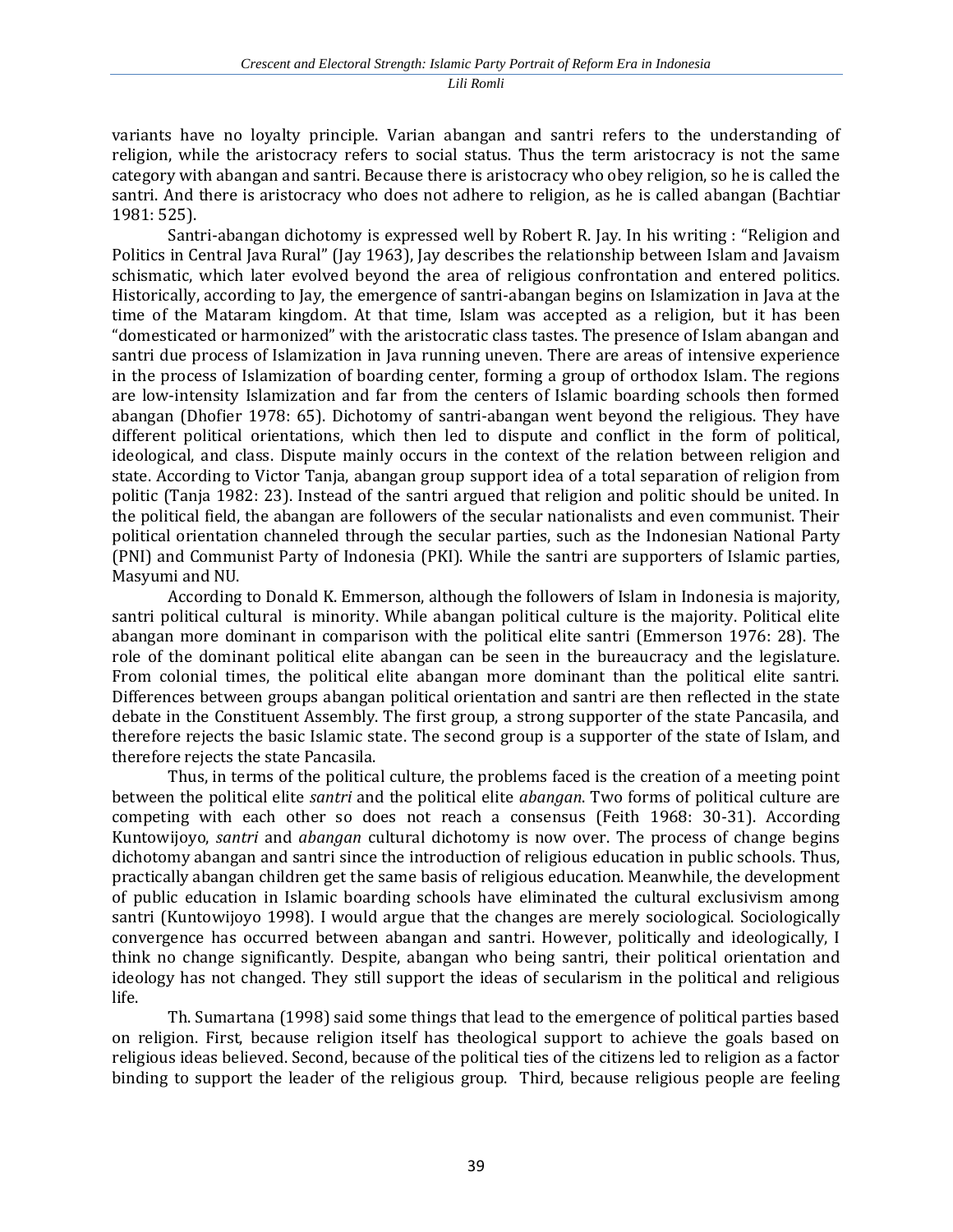more comfortable with the political leaders who were born from their own community and disbelief when politics dominated by other religious groups.

There are several factors that led to the revival of Islamic parties after the New Order, the theological factor, historical, sociological, and reform factor. First, the theological. Unlike Christianity in looking at the relationship between religion and the state, which the two are separate areas. Religion is a private matter in a relationship with God. While the state is a public matter that should not be interfered by religious issues. There are three views of the relationship between religion and the state, namely: integrated, symbiotic mutualism and secularists. The existence or the presence of Islamic political parties associated with the first view, the unity of religion and state (integrated). In this view, religion is something that is Integrated, which are inseparably connected. Islam is *din wa daulah*, as well as the state religion or politics. Second, sociological factor. Islam is the majority religion in Indonesia. The adherent is about 90% of the total population of Indonesia. With the majority, it is appropriate to effort the distribution of political aspiration accordance with Islamic values and struggle. The existence of Islamic political parties regarded as the aspiration of the Islamic struggle organization. Thus, the establishment of the Islamic political party is a necessity that cannot be circumvented: sociologically Muslims in Indonesia are majority adherent, and they will feel comfortable and safe when the distribution of their political aspiration is through the Islamic political party. This sociological context seems to be used by Islamic political elites to establish an Islamic political party. With the majority of Muslims would get the support of Muslims. The existence of Islamic political parties will automatically be backed up by Muslims. Moreover, coupled with a theological perspective, where the need for a means of struggle to realize the aspirations of Islam so that the sociological and theological factors met: complement and support one another. Third, historical factor. In the history of Islam in Indonesia is a force that was instrumental in the fight against the colonialist. Islam in those days was one of the frontline in ousting the colonialist. In order to oust the colonialist was necessary to have an organization as unifying aspiration and goal. Then it's recorded, the establishment of Sarekat Islam (SI), as the first organization of political power that has the most members among the other movement organizations. When Indonesia became independent, the establishment of Masyumi becomes a dealer Muslim aspirations. Followed by the establishment of other Islamic parties, i.e. PSII, NU and Perti. Fourth, reform factor. The reform that is initiated by santri in toppling the regime spawn an era of freedom. In this era, any group or groups are given the opportunity to channel or form political party in accordance with principles and its political aspirations. This opportunity seems is not wasted by the political elites, including the Islamic political elites to form political parties. As discussed earlier, the Islamic political parties established like mushrooms in rainy season.

The presence of Islamic political parties after the New Order was apparently diverse and fragmented. In fact not only that, in the political elite of Islam itself in establishing a political party based on Islam and there is also based on nationality. Islamic political elites in establishing political party were using substantially approach and there is also that use formalistic approach. The first approach, substantially, in founding a political party, which although base of Muslims, but the ideology based on nationalism and plural. Political parties such as National Mandate Party (PAN) and the National Awakening Party (PKB), for example, are models of substantially approach. While the latter approach, formalistic, establish political parties by using symbol, names, and principles of Islam. Islamic elites formalistic approach, in establishing an Islamic party is not all based on the principles of Islam, but there is a political party based on the principles of Islam and Pancasila, and political party based on the principles of Pancasila. Thus, viewed from the usage of the principle there are three groups of Islamic parties, namely: Islamic party based on Islam; Islamic Party based on Islam and Pancasila, and; Islamic party based on Pancasila. List the three types of parties can be seen in the Table 1: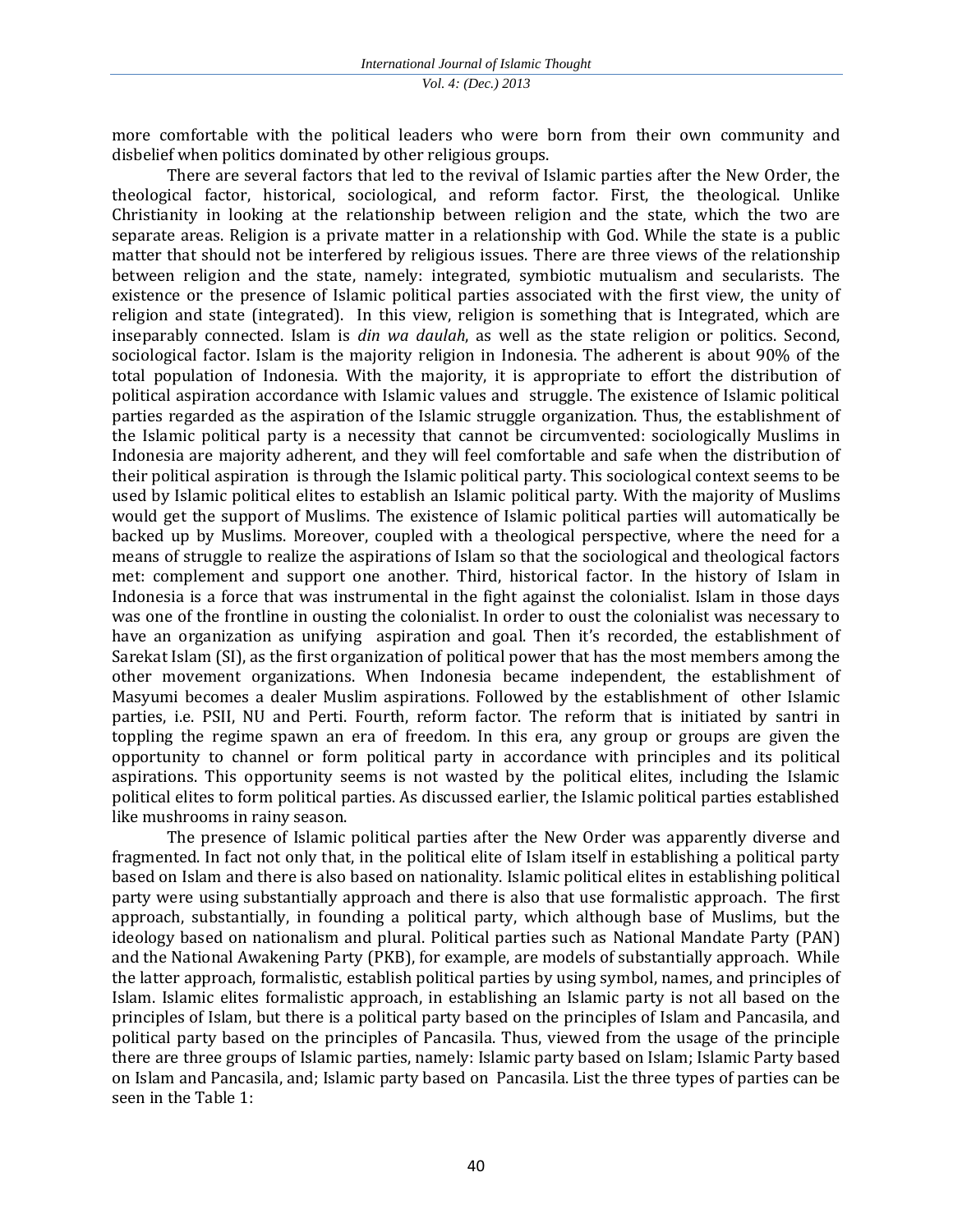*Lili Romli* 

| No.              | Party                                                    | Ideology            | Chairman               |
|------------------|----------------------------------------------------------|---------------------|------------------------|
| $\mathbf{1}$     | Partai Persatuan Pembanguan (PPP)                        | Islam               | Hamzah Haz             |
| $\overline{2}$   | Partai Bulan Bintang (PBB)                               | Islam               | Yusril Ihza Mahendra   |
| 3                | Partai Keadilan (PK)                                     | Islam               | Hidayat Nur Wahid      |
| $\overline{4}$   | Partai Umat Islam (PUI)                                  | Islam               | Deliar Noer            |
| 5                | Partai Syarikat Islam Indonesia (PSII)                   | Islam               | Taufik Tjokroaminoto   |
| 6                | Partai Syarikat Islam Indonesia (PSII) 1905              | Islam               | Ohan Sudjana           |
| $\boldsymbol{7}$ | Partai Ka'bah                                            | Islam               | Achmad Suhaemi         |
| $\, 8$           | Partai Dua Syahadat (PDS)                                | Islam               | KH. Mukarta            |
| 9                | Partai Daulat Umat (PDU)                                 | Islam               | Bambang Widyatomo      |
| 10               | Partai Demokrasi Islam Republik Indonesia (PADRI)        | Islam               | Heri Iskandrsyah       |
| 11               | Partai Kebangkitan Nasional Ulama (PKNU)                 | Islam               | R.Idris Tamami         |
|                  |                                                          |                     |                        |
| 12               | Partai Abul Yatama (PAY)                                 | Islam and Pancasila | Rusli Bintang          |
| 13               | Partai Masyumi Baru (PMB)                                | Islam and Pancasila | Ridwan Saidi           |
| 14               | Partai Nahdlatul Ummat (PNU)                             | Islam and Pancasila | KH. Sukron Makmun      |
| 15               | Partai Kebangkutan Umat (PKU)                            | Islam and Pancasila | KH. Yusup Hasyim       |
| 16               | Partai Pengamal Thariqat Islam                           | Islam and Pancasila | Masykur Loamena        |
| 17               | Partai Persatuan Thariqat Islam                          | Islam and Pancasila | Syech St Muchtar Doyah |
| 18               | Partai Kebangkitan Muslim Indonesia (Partai KAMI)        | Islam and Pancasila | Syamsahril             |
| 19               | Partai Kebangkitan Kaum Ahlus Sunah Wal Jama'ah          |                     |                        |
|                  | (PAKKAM)                                                 | Islam and Pancasila | Sjarkawi Machudum      |
| 20               | Partai Era Reformasi Tarbiyah Islamiyah (PERTI)          | Islam and Pancasila | <b>HST Sukarnotomo</b> |
|                  |                                                          |                     |                        |
| 21               | Partai<br>Aliansi<br>Kebangkitan Muslim Sunny<br>(Partai | Pancasila           | KH. Sofyan Siradj      |
|                  | AKAMSI)                                                  |                     |                        |
| 22               | Partai Politik Tharikat Indonesia                        | Pancasila           | Rahman Sabon           |
| 23               | Partai Solidaritas Uni Nasional Indonesia (Partai SUNI)  | Pancasila           | Abu Hasan              |
| 24               | Partai Ummat Muslimin Indonesia (PUMI)                   | Pancasila           | KH. Anwar Junus        |
| 25               | Partai Bhakti Muslim (PBM)                               | Pancasila           | Ibnu Hasyim Lubis      |
| 26               | Partai Indonesia Baru (PIB)                              | Pancasila           | HM. Syaiful Anwar      |
| 27               | Partai Islam Demokrat (PID)                              | Pancasila           | Andi Rasyid Jalil      |
| 28               | Partai Islam Persatuan Indonesia (PIPI)                  | Pancasila           | HM. Dault              |
| 29               | Partai Kesatuan Ummat Indonesia (PKUI)                   | Pancasila           | Zakiruddin             |
| 30               | Partai Persatuan Sabilillah (PPS)                        | Pancasila           | Herman Sastrawinata    |

#### *Table 1: Islamic Parties Based on Islam*

#### **Islamic Political Parties and Electoral Reform Era**

One of the demands of the reform movement is the elections that are accelerated. This is because the peoples' representatives in the House/Assembly are Election 1997 result, considered illegitimate and part of the New Order regime. In addition, the 1997 election was won by Golkar that is engineered by the New Order regime that doing manipulation and intimidation. Because of that, the results of the 1997 elections are considered illegitimate. Instead it is necessary to reelection that is democratic, fair, and overflow (direct, general, free and secret). Under these conditions, the Electoral Act 1998 which came out accelerate the election. By embracing the proportional system, then set the election was held on June 6, 1999. There were 48 political parties that qualify for the 1999 elections. Of those amounts, 17 of which are Islamic political party. They are: PPP, PBB, PK, PP, PUI, PMB, PPI Masyumi, PID, PIB, PSII, PSII 1905, PNU, PKU, Partai SUNI, Partai KAMI, PAY, and PUMI.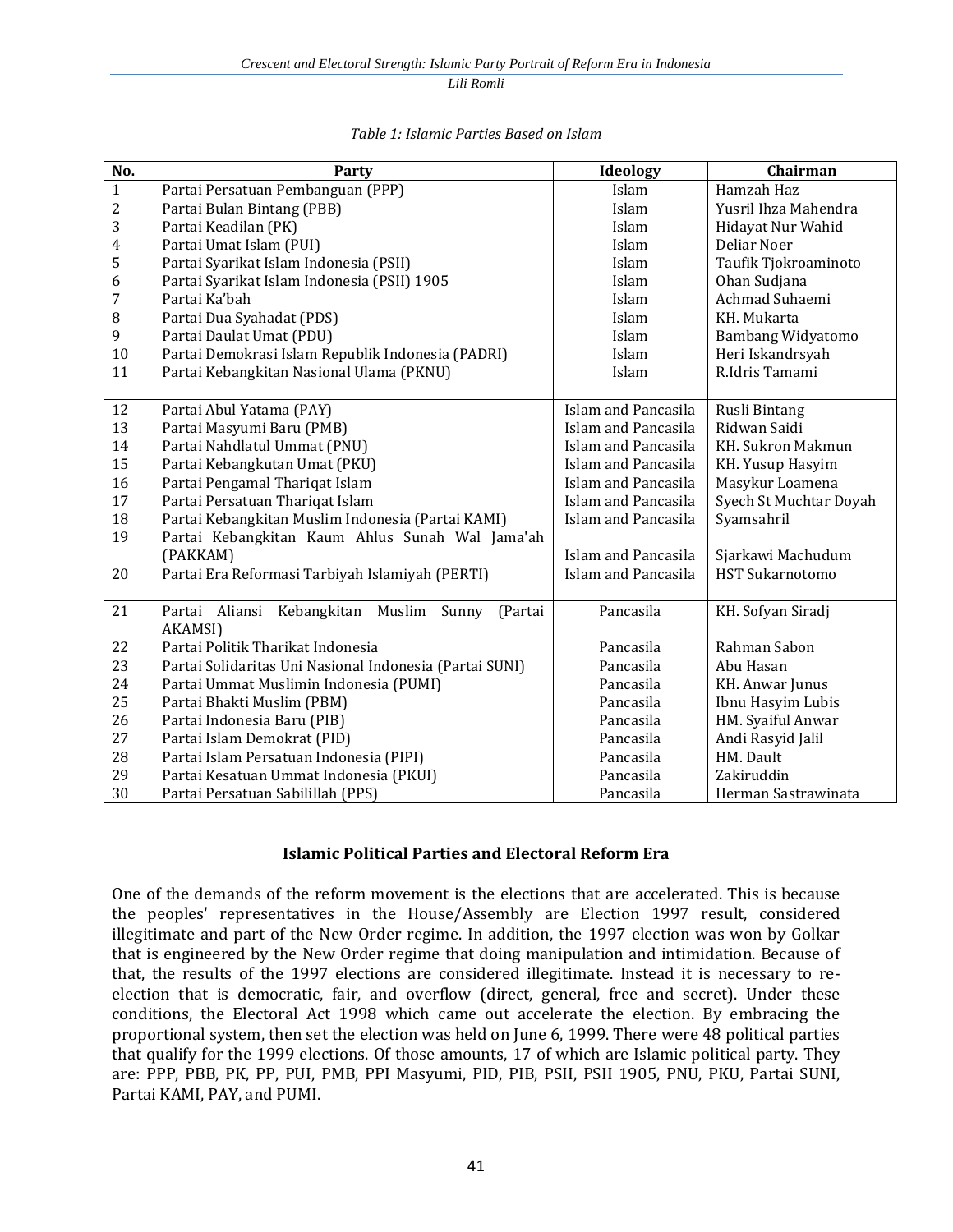Election 1999 is the moment to prove whether the Islamic parties will gain the support of their constituents, i.e. Muslims reach 90% of the total population of Indonesia (120 million people). This is because in this election, battles between political forces to gain the electoral participants voice. In this context, each of the participants or contestants try to influence the election and appeal to the masses by offering programs and promises for a new post-New Order Indonesia. Generally, there are five political forces which fought in the 1999 elections, i.e. the political power of Islamic parties; the political power of parties base of Islamic mass; secular nationalist political forces; the political power of democratic socialism, and; the political power of the Christian groups. In order to deal with these forces, Islamic parties joined by doing stembuss accord (incorporation of residual vote). With stembuss accord is expected political parties votes of Islamic constituents not lost. But unfortunately, not all the Islamic parties joined in stembuss accord,only nine of the 17 parties contesting the election. The nine Islamic parties are: PPP, PBB, PK, PKU, PNU, PSII, 1905, and PPI Masyumi. The results of the 1999 elections showed the vote of Islamic parties fell away. From 17 Islamic parties, only PPP to be the top five, gaining 10.72% votes (59 seats). While most of the other Islamic parties did not gain significant vote to achieve any seats in Parliament. Crescent Star Party (PBB), which is considered as the main heir of Masyumi only won 1.9% of the vote or 13 seats, while the Party of Justice (PK) only able to collect 1.4% vote (7 seats). Several other Islamic parties like Nahdlatul Ummah Party (PNU), Unity Party (PP), Syarikat Islamic Party of Indonesia (PSII), Islamic Political Party of Indonesia Masyumi (PPI Masyumi), and the National Awakening Party People (PKU) only gained one seat each. A number of other Islamic parties are not able to garner support for a seat in Parliament.

Appeal of Majelis Ulama Indonesia or Indonesian Ulema Council (MUI) and Islamic elites to choose Islamic parties and should not vote for parties that non-Muslim majority figures ignored by the masses of Islam, especially Islamic mass grassroots. The enthusiasm of Islamic leaders who are very confident in the ability win a majority of the population of the country with each claim will be supported by a lot of Muslims is not proven. The Development Unity Party (PPP), for example, believes will be able to maintain the gains achieved in his vote as the 1997 elections, amounting to 22%. While PK believe will be voted about 10-15% (Umar 1999):

| N <sub>o</sub> | <b>Political Party</b>                      | <b>Vote</b> | $\%$  | Chair        |
|----------------|---------------------------------------------|-------------|-------|--------------|
| $\mathbf{1}$   | Partai Persatuan Pembangunan (PPP)          | 11.329.905  | 10.72 | 58           |
| 2              | Partai Bulan Bintang (PBR)                  | 2.049.708   | 1.94  | 13           |
| 3              | Partai Keadilan (PK)                        | 1.436.565   | 1.36  | 7            |
| 4              | Partai Nahdlatul Umat (PNU)                 | 679.179     | 0.64  | 5            |
| 5              | Partai Persatuan (PP)                       | 551.028     | 0.52  | $\mathbf{1}$ |
| 6              | Partai Politik Islam Indonesia Masyumi (PPI | 456.718     | 0.43  | $\mathbf{1}$ |
|                | Masyumi)                                    |             |       |              |
| 7              | Partai Syarikat Islam Indonesia (PSII)      | 375.920     | 0.36  | $\mathbf{1}$ |
| 8              | Partai Kebangkitan Umat (PKU)               | 300.064     | 0.28  | $\mathbf{1}$ |
| 9              | Partai Kebangkitan Muslim Indonesia (KAMI)  | 289.489     | 0.27  | $\theta$     |
| 10             | Partai Ummat Islam (PUI)                    | 269.309     | 0.25  | 0            |
| 11             | Partai Abul Yatama (PAY)                    | 213.979     | 0.20  | 0            |
| 12             | Partai Indonesia Baru (PIB)                 | 192.712     | 0.18  | $\Omega$     |
| 13             | Partai Solidaritas Uni Nasional Indonesia   | 180.167     | 0.17  | 0            |
|                | (Partai SUNI)                               |             |       |              |
| 14             | <b>PSII 1905</b>                            | 152.820     | 0.14  | $\Omega$     |
| 15             | Partai Masyumi Baru (PMB)                   | 152.589     | 0.14  | 0            |
| 16             | Partai Islam Demokrat (PID)                 | 62.901      | 0.06  | 0            |
| 17             | Partai Ummat Muslimin Indonesia (PUMI)      | 49.839      | 0.05  | 0            |

Table 2: Vote and Chairs Acquisition of Islamic Political Party in 1999 Elections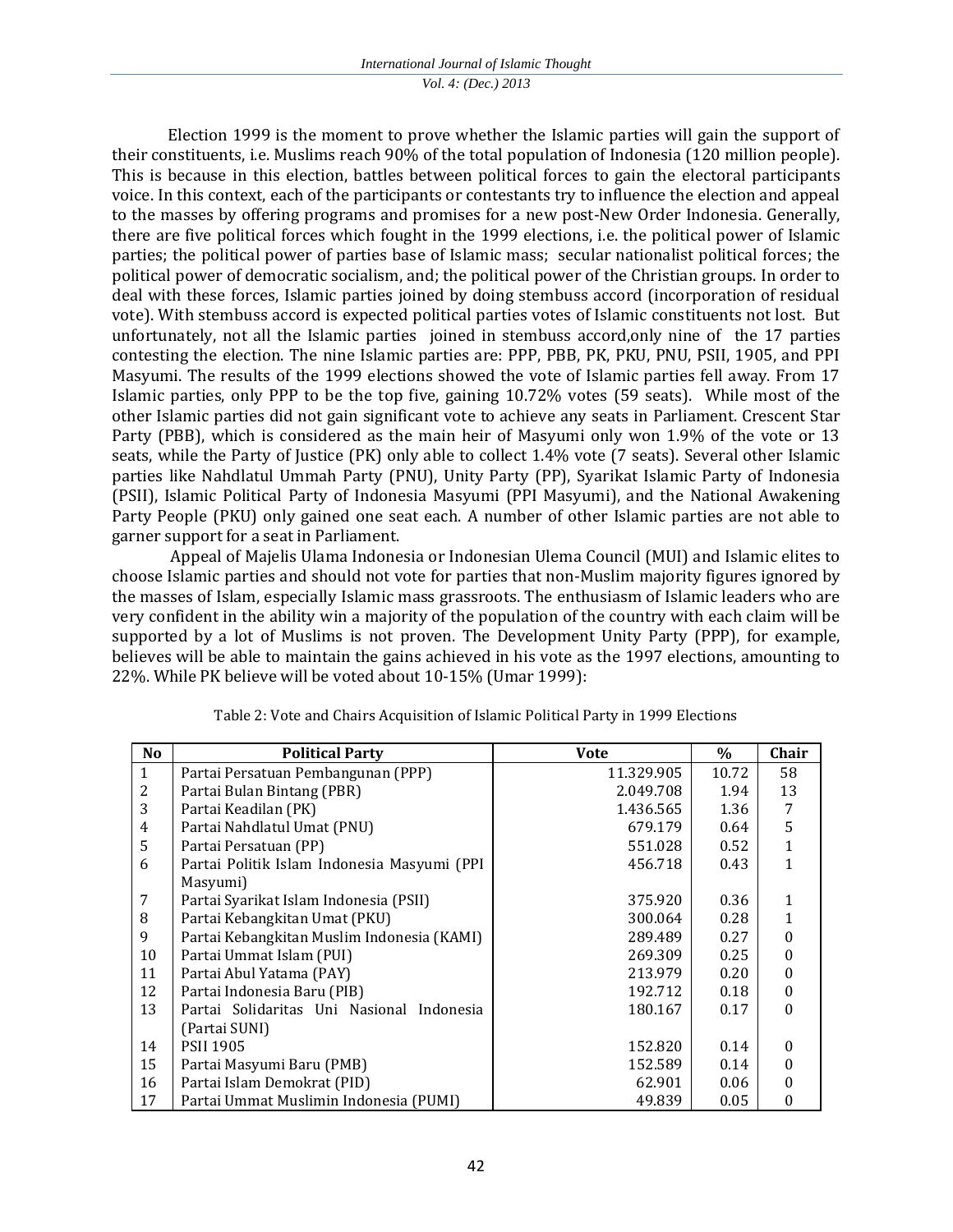*Lili Romli* 

As shown in the table above, the majority of Islamic parties failed. Tally support of Islamic parties is very little. Thus, the claims raised by the elite that Islamic parties will be supported by the people just a figment. PKB, as a nationalist-religious parties, and PAN as a pluralist party, each gaining 12.6% votes and 7.1%. Actually winning parties had been previously suspected. Instead pluralist secular parties much popular support. PDI-P as the secular party came out as the winner with 33.8% gaining votes (153 seats), followed by the Golkar Party get votes 22.5% (120 seats) (Kazhim et al. 1999). In facing the 2004 elections, which is Indonesia's second election after the reform, not all Islamic political parties could be a contestant. This happens because most Islamic parties did not pass verification as electoral participants. Some Islamic parties into electoral participants were forced to change the name because of the 1999 election does not pass electoral threshold, include the Justice Party (PK) turns into the Wellfare & Justice Party (PKS). Unless the PKS, the results of the 2004 elections, both parties are Muslim and Islamic mass-based the vote dropped. In fact, the PBB passes in the 1999 election threshold (ET). The National Mandate Party (PAN), which despite its chairperson has been working hard and sweaty does not seem to affect anything. Instead of going up the vote, it was drastic diminution of 6.4% (the 1999 elections, gained 7.1%). The decline of PAN is related to the inconsistency that is exhibited by Amien Rais. As a reformist, he is often inconsistent in statement, for example, in terms of the idea of a federal state and his attitude towards the military leadership. In addition, Amien Rais is known by people, like talk a lot, one thing that is not liked by the people of Indonesia who psychological likes silence and a lot of work. Another factor is something that is considered wrong by the masses when he dropped Gus Dur president, while he who carries Gus Dur to become president in an effort to dead lock between Megawati or BJ. Habibie as president. The PPP and The PBB also suffered the same. Two Islamic parties that carry Islamic law seems less enthused by masses of Islam itself plus the issue of internal conflict that gave birth some new political parties from both parties. As a result of this conflict, born from the "womb" of PPP, Reform PPP and PBR (Reform Star Party or Partai Bintang Reformasi) and the Reform of the PBB was born Partai Al-Islam Sejahtera (PAS) and Partai Islam Indonesia (PII). Suspected, the supporters of the two parties switched to PKS, which was considered quite consistent and clean as the Islamic party. PKS gaining (7.34%) votes due to the hard work has done. Using dual tactics, on the one hand as a party that carries Islam and the other with alignment program to the people, honest, clean, and care that is demonstrated through concrete actions, which is not only promises, ultimately foster sympathy and support of the masses to pick PKS. Masses that support PKS are those that need party actually works, not only selling promises. The issues raised by the PKS are anti corruption, rule of law, anti rotten politicians, touching the hearts of people so that they decided to throw in the PKS:

| No | Name of Party                      | 1999 Election | <b>2004 Election</b> | 2009 Election |
|----|------------------------------------|---------------|----------------------|---------------|
| 1  | Partai Keadilan Sejahtera (PKS)    | 1.4%          | 7.34%                | 7.88%         |
| 2  | Partai Amanat Nasional (PAN)       | $7.1\%$       | 6.44%                | 6.01%         |
| 3  | Partai Persatuan Pembangunan (PPP) | 10.7%         | 8.15%                | 5.32%         |
| 4  | Partai Kebangkitan Bangsa (PKB)    | 12.6%         | 10.57%               | 4.94%         |
| 5. | Partai Bulan Bintang (PBB)         | 1.94%         | 2.62%                | 1.79%         |
| 6  | Partai Bintang Reformasi (PBR)     |               | 2.44%                | 1.21%         |
| 7  | Partai Persatuan Nahdlatul Ummah   | $0.64\%$      | 0.79%                | 0.14%         |
|    | Indonesia (PPNUI)                  |               |                      |               |
| 8  | Partai Kebangkitan Nasional Ulama  |               |                      | 1.47%         |
|    | (PKNU)                             |               |                      |               |
| -9 | Partai Matahari Bangsa (PMB)       |               |                      | 0.40%         |

Table 3: Acquisition of Islamic Political Party and Based Islamic Mass Election Results 1999, 2004 and 2009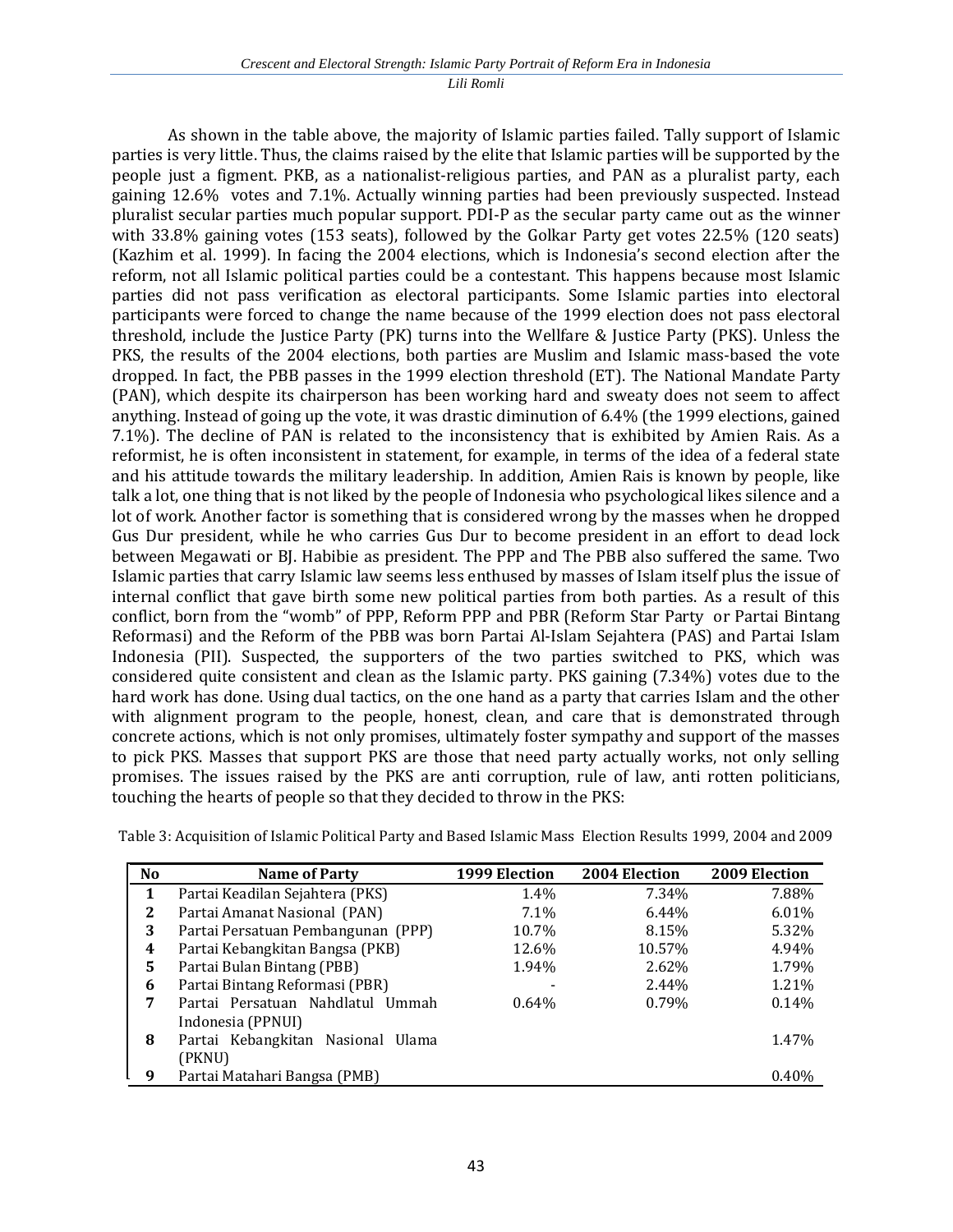*Vol. 4: (Dec.) 2013*

#### **Declination of Electoral Strength of Islamic Party in the 2009 Election**

In facing the 2009 election, it predicts a slowdown in gaining votes. Indo Barometer, for example, in a survey conducted in June 2008 is predicted the acquisition of Islamic Party is relatively small. Based on the survey, the acquisition of PKS at the position 7.2%, while the PPP is at 2.3% position. A survey conducted by the Indonesian Survey Institute (LSI) on February 8 to February 18, 2009, also showed that the number of Islamic party vote is predicted to decline in the 2009 election. In this context, Bachtiar Effendy said that Islamic parties can not appear as the ruling party like a secular-based parties such as Golkar Party, Indonesian Democratic Party of Struggle (PDIP), or the Democratic Party (PD). Because, he said, Islam political party area is limited. Islamic parties often bring old issues, such as the application of the syariat, the establishment of an Islamic state, and the president of the Islamic religion. He further said that after the 1955 election, support of Islamic parties continue to decline (Hasil Survei 2006). The results of the 2009 election shows that the predictions of the pollsters are not much different. Islamic parties remain middle party and decreasing. As shown in the table above, except for the PKS, all Islamic political parties and Islamic mass-based decline. Even five political parties do not qualify for Parliamentary Threshold (PT) 2,5%, ie: Crescent Star Party (PBB), Reform Star Party (PBR), Ulema National Awakening Party (PKNU), National Sun Party (PMB), and Nahdatul Ummah Unity Party of Indonesia (PPNUI).

PPP as old party, in the 2009 election was not able to maintain its vote. PPP acquisition has declined significantly, from 8.15% in the 2004 election to 5.32% in the 2009 election. Thus, it has decreased by about three percent of the 2004 election. The decline of PPP is because this New Order legacy Party is often plagued by internal conflict and a lack of decent sales figures. Although there are two PPP cadres who sat in the cabinet, ie Bachtiar Hasyah as Social Minister and Surya Dharma Ali as Minister of Cooperatives and UKM (Small and medium businesses), seem could not be magnetised to collect support. Instead to raise PPP, both of them seem likely "busy" feuding and conflict. PBB got the vote in the 2004 election around 2.62%, in the 2009 election has decreased dramatically, reaching only 1.79%. Although PBB is relatively free of conflict, it seems that after the death of Yusril Ihza Mahendra who no longer serves as Chairman of PBB and was replaced by MS Kaban, PBB does not have an icon and prestige. PBB tends to sink into the political map along with the Yusril resignation of Justice Minister. By not passing in the House, observers predict could be Masyumi "dynasty" will be immersed in national politics. The same fate also experienced by PBR that reach 1.21%. The party that was born out of PPP internal conflict, in the 2004 elections with KH Zaenuddin MZ as an icon, the same fate with the PBB, which is equally qualified PT. After the death of a million clerics Ummah, PBR seems no longer have a central figure that is worth selling, so degraded support. Conflict factor in PBR with release some of the PBR elite like Zaenal Maarif and Kh. Zaenudijn MZ contributed to deflate the PBR vote. Despite the efforts made by the leader of PBR, Bursah Zarnubi, by recruiting young people and among activists apparently still not able to achieve significant mass support. PKNU is a new Islamic party product of PKB internal conflict. Under the command of Khaerul Anam and "help birth" by Kyai Langitan, less Nahdiyin give support to PKNU. Rather than beat PKB, PKNU also not escaped PT. It seems clerics charismatic experiencing "crisis effect"; with low levels of vote support obtained by PKNU. Whereas in the body PKNU not a few clerics who enter into it. The same fate also experienced by PMB, which did not qualify for PT. Despite carrying Din Syamsuddin as a presidential candidate and claims as the biological child of Muhammadiyah, still he was not able to attract massive constituents of Muhammadiyah. Muhammadiyah mass seems most still support PAN. This is because Amin Rais is still behind the PAN.

Vote declining occurs not only to Islamic parties, Parties with Islam base also decreased, namely PAN and PKB. PAN in the 2004 elections gained 6.44%, in the 2009 election decreased to 6.01%. Whereas to deal 2009 election, the party under the leadership Sutrisno Bachir nominating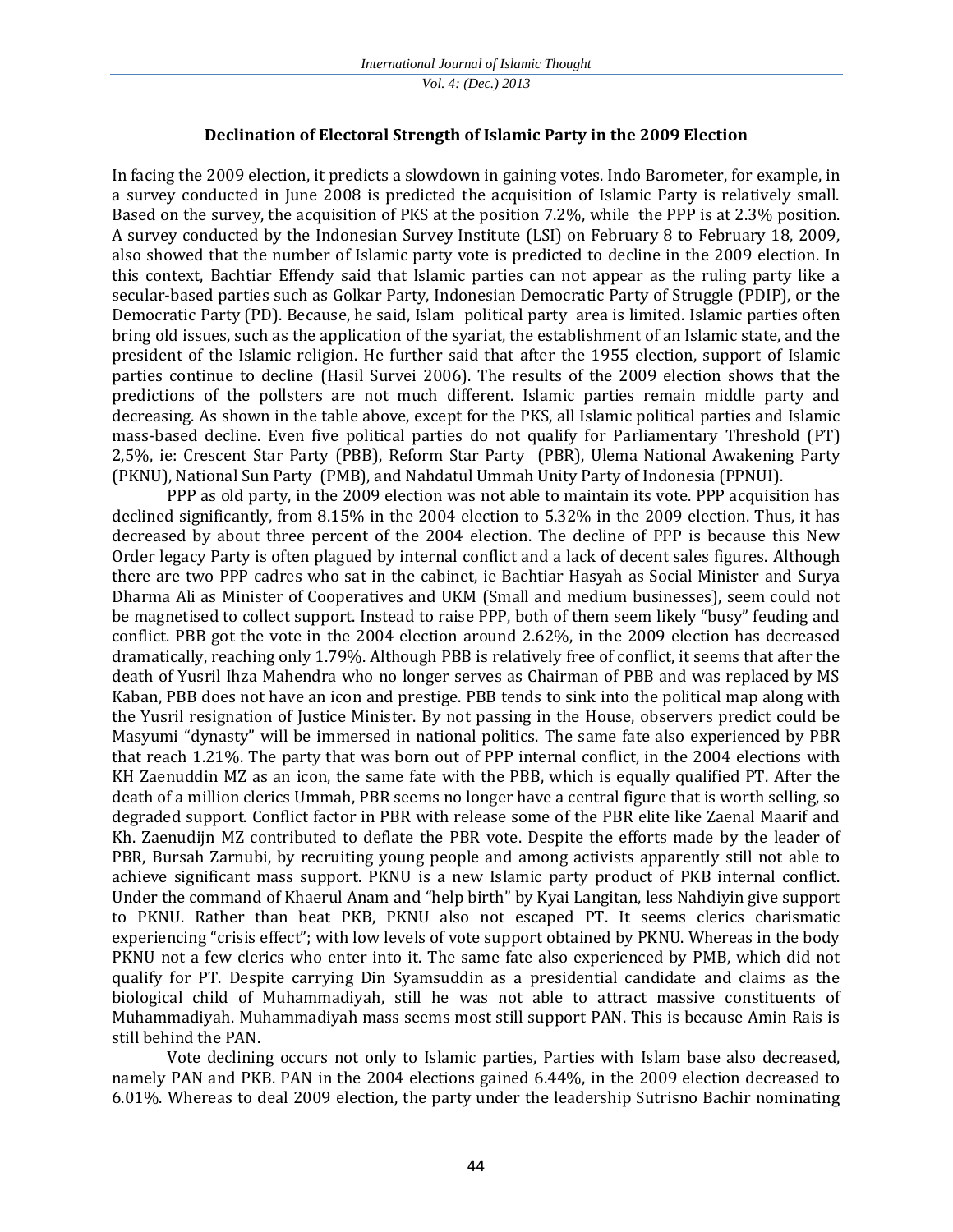several artists as PAN candidates as vote getters and sound panners. Apparently the result was not much change. PAN leadership post Rais seems to miss the central figure as an attraction and "worth selling". PMB Founding is a factor that is also undermining vote of PAN. While PKB, after internal conflict with the establishment of PKNU and releasing of Gus Dur from PKB under the leadership of Muhaimin Iskandar, vote gaining also fells sharply, from 10.57% to 4.94%. Decreased PKB vote has been predicted, because the absence of Gus Dur as PKB icon with charisma and his loyal masses, the party that was born from the womb of NU would lose the central figure which has been a magnet for PKB. Almost the same as Partai Demokrat (PD) and Partai Demokrasi Indonesia Perjuangan (PDIP), PKB is also identified with the figure, the figure of Gus Dur. So when Gus Dur leave PKB, PKB becomes unsteady, loss its loyal supporters. Islamic Party which rose its vote, though slightly from 7.34 percent to 7.88 percent is PKS. PKS voting is relatively stable, not declining, one explanatory factor is sustainable regeneration. If PKS vote in the 2004 election is from the swing voters, in the 2009 elections is majority vote comes from the PKS cadres and sympathizers of PKS. They of course still come from the mass base of Islamic parties. The phenomenon "predatorism" or "cannibalism" among Islamic parties in this case is still relevant.

It can be concluded that, the failure of Islamic parties in election of reform era is caused by factor, first, among Muslims has been changing the orientation of political views. As a result of the government modernization and reform movement spearheaded by Nurcholis Madjid, impacts to the views of Muslims who are no longer bound by the symbols of Islamization. People no longer see Islamic party as a representative to Islamization, but had seen the extent of a party to apply to the values of Islamization. So the emphasis by the people was substantial but not formalism. They do not see what the label that is used by a party but rather to see how far a party fight, for example, on democratization, human rights, transparency, and so on. Islamic parties in the reform era stuck in a political myth quantity. The view that the majority of Indonesia population is Muslims, they will choose Islamic parties. The myth is not up to the reality. The history of elections proves that Muslims support for Islamic parties is small. Reality shows that not all Muslims in Indonesia are ideological. Facts show that Muslims in Indonesia tend to be sociological. Following Geetz typology, that the Muslims of Indonesia was a devout, called the santri and there are Muslims who are less devout or nominal Muslims, called *abangan*. The last certainly did not vote for a party because they have viewed that religion must separate from political affairs. Deliar Noer wrote that there were four Muslim groups, namely: (1) group of people who are committed to Islam; (2) group that want to cooperate with authorities, (3) those who view Islam as "the only teaching", and (4) group that does not want to associate Islam as a religion with politics (Noer 1988). Islamic parties are also fragmented and fractured into smaller forces. As it's known in the reform era, there are 32 Islamic parties, from the amount 17 parties basses. Of course this number very much. With many of these Islamic parties confuse Muslims. In addition to the fragmentation and fracturing of the Islamic parties with the party itself weaken Islam itself as a political force.

It also can be said that the failure of Islamic parties relates to the disarticulation of Islamic political thought and practice. The practitioner or Islamic politicians have sold something that is not needed by the public. The issues thrown less striking and biting, so it does not have an attraction for the public. Modernization project of New Order government, result secular pragmatic view among Muslims. As a result of the modernization occurred transformation socio-economic, especially among the middle class or educated. They are then shifted in political orientation, which was formalistic in looking at the relationship between religion and politic to be *substantialistic w*here Islam is quite as ethical and moral guidance in the life of the nation and the state. With the failure of Islamic parties in elections in the reform era, the question arises: how is the future of political Islam? Is it still will survive and still have the support of Muslims. It's hard to answer that question. But as a temporary response to the reality of the election results cited above in which the Islamic parties suffered a crushing defeat, it can be said that the future of political Islam in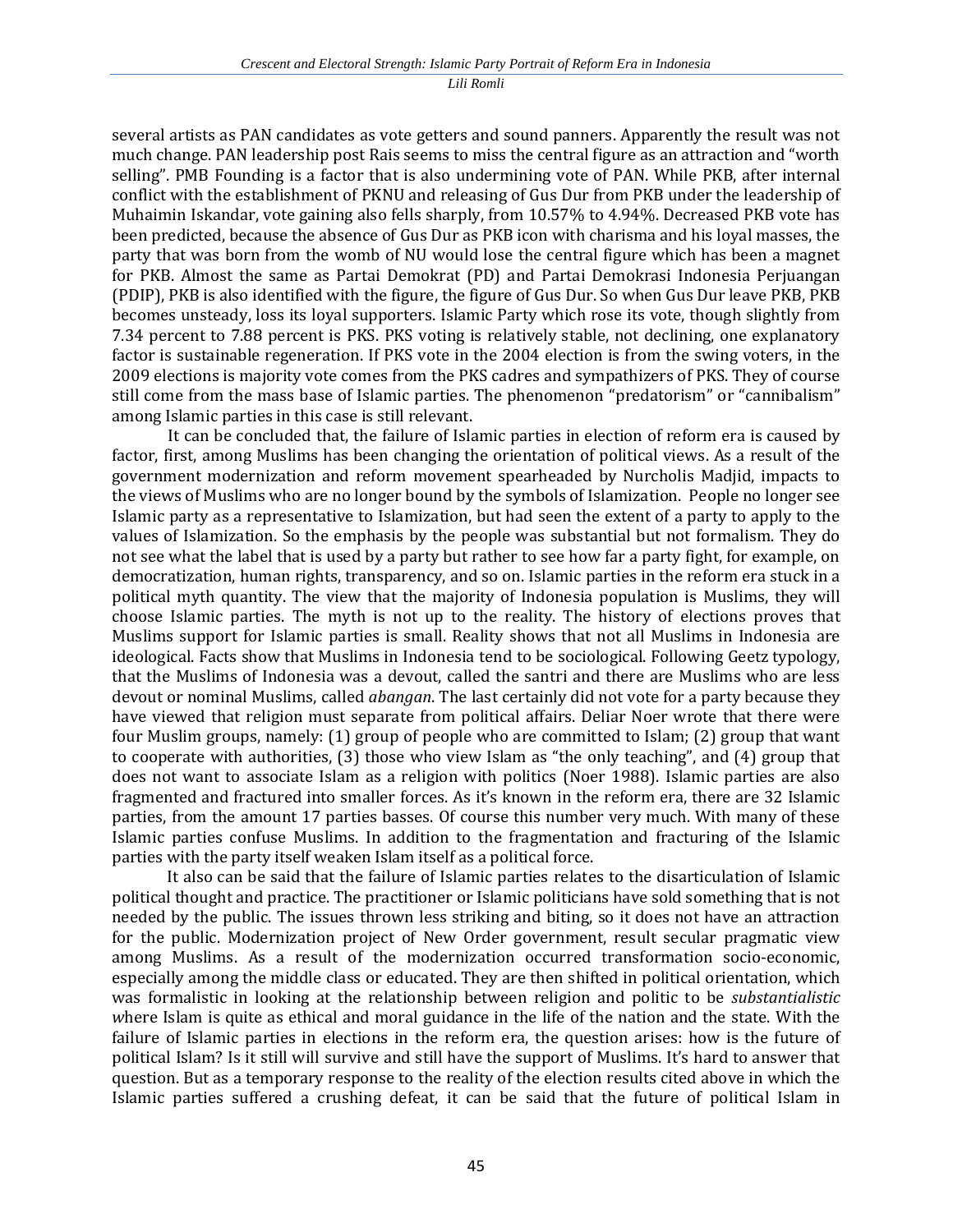Indonesia is not so promising. Plummeting sound of Islamic parties or mass-based Muslims could be demonstrated that the political stream has faded, especially Islam. By decreasing Islamic parties vote in the 2009 election is a signal that the political stream is dead, as suggested by R. Willliam Liddle and Saiful Mujani. In their study they concluded that the political stream has faded (Muhtadi 2009). However, it's not too late for the forces of political Islam taking steps toward consolidation. Division and fragmented forces of political Islam into the parties need to be addressed immediately. Among the Muslim political elites need better cooperation toward a solid strength. When the division and fragmented is not solved soon, history proves that political power is fragmented will not be effective in eliciting strength to win support from Muslims.

## **References**

- Abdullah, Taufik. 1987. *Islam dan Masyarakat: Pantulan Sejarah Indonesia*. Jakarta: LP3ES.
- Ali, Fachryi and Bahtiar Effendy. 1986. *Merambah Jalan baru Islam*. Jakarta: Mizan.
- Bachtiar, Harsya W. 1981. Religion of Java; Sebuah Pengantar. Dlm. Clifford Geertz. *Abangan, Santri dan Priyayi dalam Masyarakat Jawa*. Jakarta: Pustaka Jaya.
- Al-Chaidar. 1998. *Pemilu 1999: Pertarungan Ideologis Partai-partai Islam Versus Partai-partai Sekuler*. Jakarta: Darul Falah.
- Dhofier, Zamaksyarai. 1978. Santri-Abangan dalam Kehidupan Orang Jawa: Teropong dari Pesantren. *Prisma* **5**.
- Effendy, Bachtiar. 1988. Repolitisasi Islam: Pernahkah Islam Berhenti Berpolitik? *Republika*. Disember, 29.
- Emmerson, Donald K. 1976. *Indonesia's Elite: Political Culture and Cultural Politics*. Ithaca and London: Cornell University.
- Feith, Hebert. 1957. *The Indonesian Election of 1955*. Ithaca: Cornell University Press.
- Feith, Herbert. 1968. *The Decline of Contitutional Democracy in Indonesia*. Ithaca and New York: Cornell University Press.
- Feith, Herbert & Castel, Lance. 1988. *Pemikiran Politik Indonesia 1945-1965*. Jakarta: LP3ES.
- Gaffar, Afan. 1992. *Javanese Voters.* Yogyakarta : Gadjah Mada University Press.
- Geertz, Clifford. 1981. *Abangan, Santri and Priyayi dalam Masyarakat Jawa*. Jakarta: Pustaka Jaya.
- Hasil Survei: Partai Islam tak Akan Menang Pemilu, http://www.tempointeraktif. com/hg/nasional/2006/10/15/brk, 20061015-86104.
- Hassan, Sahar L (ed.) . 1988. *Memilih Partai Islam*. Jakarta: Gema Insani Press.
- Haris, Syamsuddin. 2000. *Pemilu 1999 dan Format Politik Baru.* Jakarta: LIP FISIP-UI-Mizan.
- Jay, Robert R. 1963. *Religion and Politics in Rural Central Java*. New Haven: SAS Yale University.
- Karim, M. Rusli. 1983. *Perjalanan Partai Politik di Indonesia.* Jakarta: Rajawali Press.
- Karim, M. Rusli. 1999 *Negara dan Peminggiran Islam Politik*. Yogyakarta: Tiara Wacara.
- Kazhim, Musa & Hamzah, Alfian (ed.). 1999. *5 Partai Islam dalam Timbangan*. Jakarta: Pustaka Hidayah.
- Kuntowijoyo. 1998. Enam Alasan Untuk Tidak Mendirikan Parpol Islam. *Republika*. Julai, 18..
- Liddle, R. William. 1988. *Politics and Culture in Indonesia*. Ann Arborr: Centre for Political Studies for Social Research The University of Michigan.
- O'Donell & Schmitter. 1993. *Transisi Menuju Demokrasi Rangkian Kemungkinan dan Ketidakpastian*. Jakarta: LP3ES.
- Muhtadi, Burhanuddin. 2009. Prospek Partai-Partai Islam dalam Pemilu 2009. [http://islamlib.com](http://islamlib.com/) /id/ artikel/prospek-parta-partai-islam-dalam-pemilu-2009.
- Mulkham, Abdul Munir 1994. *Runtuhnya Mitos Politik Santri*. Yogyakarta: Sipress.
- Noer, Deliar. 1988. Islam dan Politik: Mayoritas atau Minoritas. *Prisma* **5**.
- Noer, Deliar. 1987. *Partai Islam di Pentas Nasional*. Jakarta: Grafitipers.